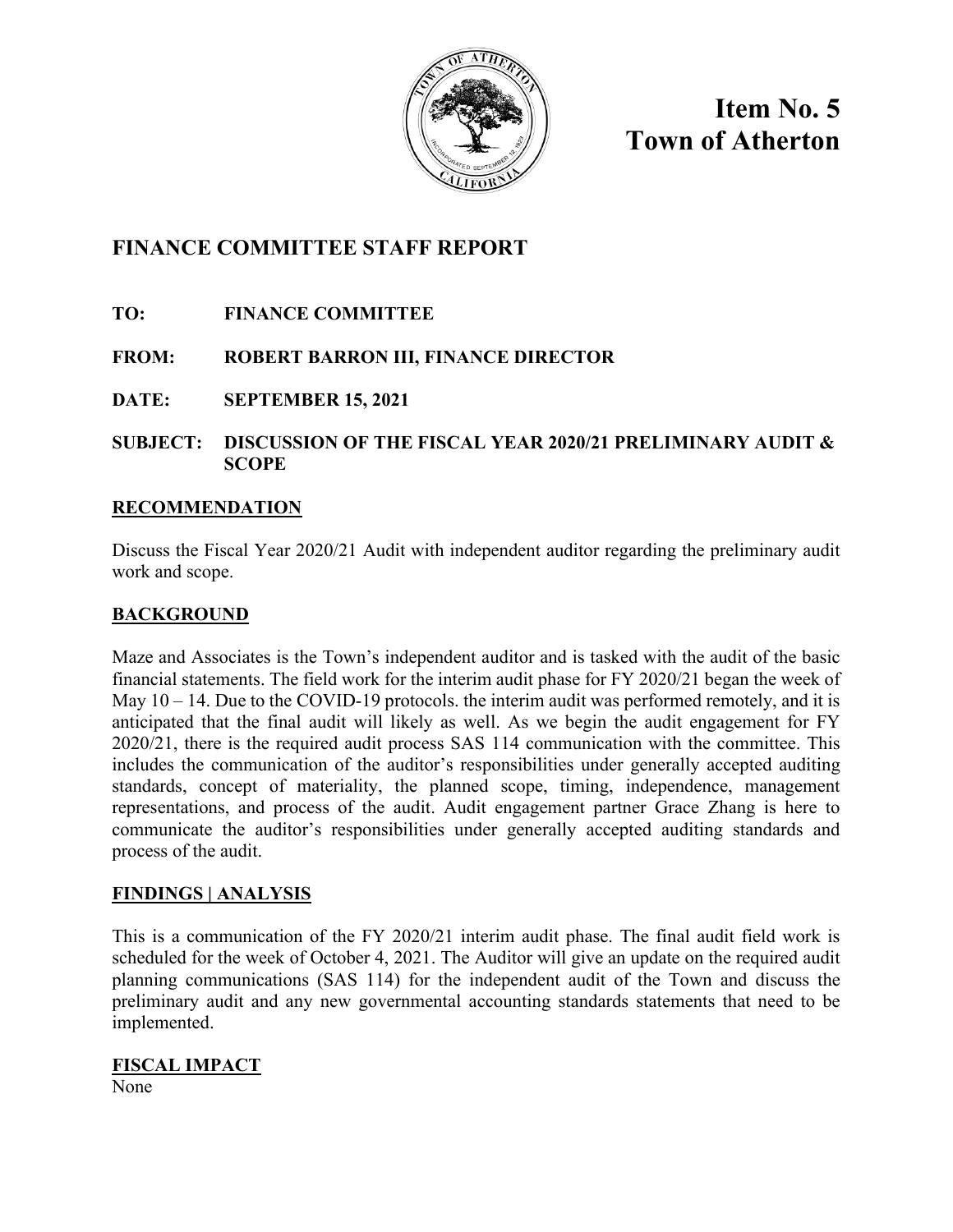**Discussion of the Fiscal Year 2020/21 Preliminary Audit & Scope September 15, 2021 Page 2 of 2**

#### **ATTACHMENT**

Audit Planning Communication-Year End June 30, 2021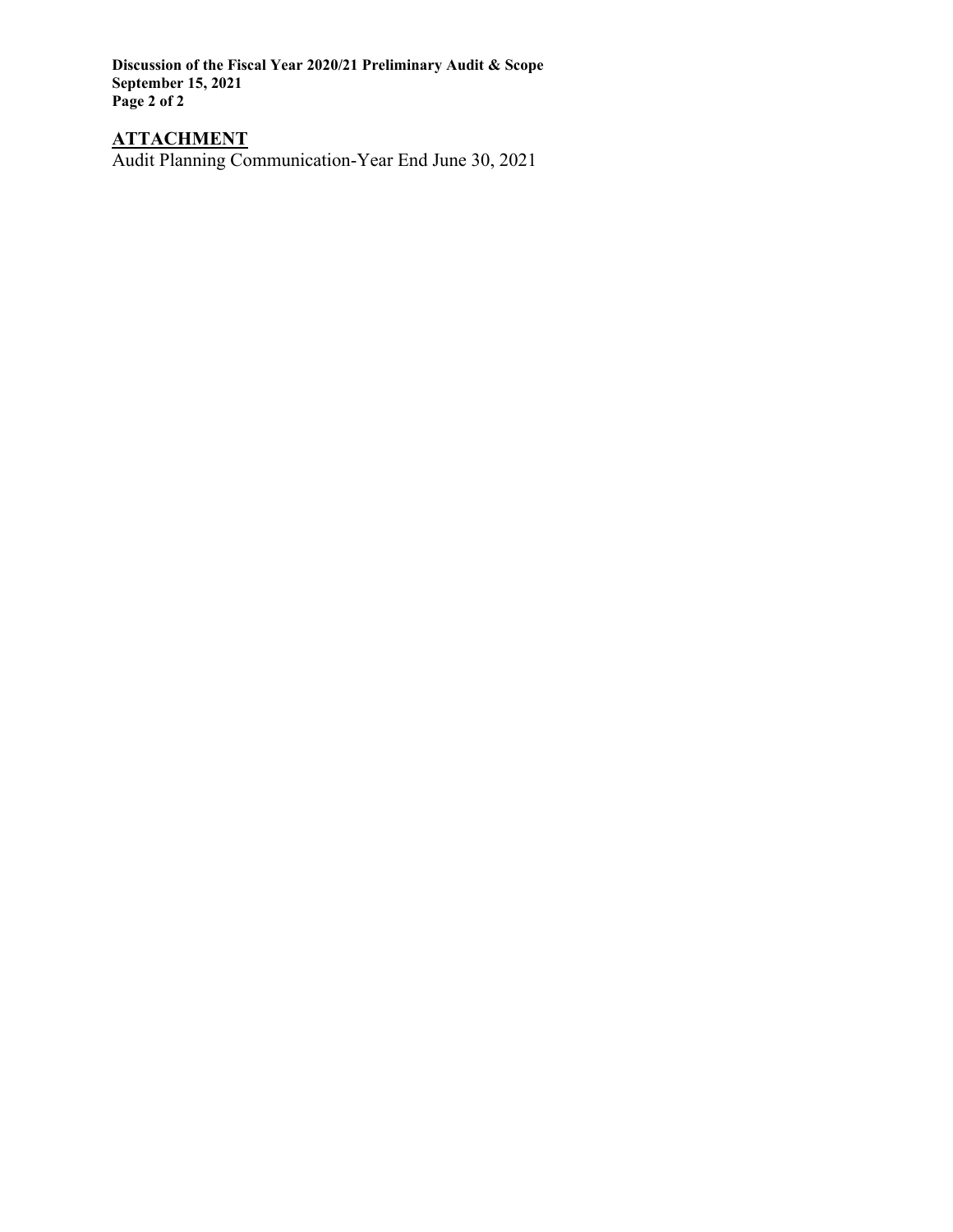# **TOWN OF ATHERTON AUDIT PLANNING COMMUNICATIONS AND FRAUD CONSIDERATIONS For the Year Ended June 30, 2021**

Audit standards require us to communicate with our clients the audit process including:

- Auditor's responsibilities under U.S. Generally Accepted Auditing Standards
- $\triangleright$  Concept of materiality in planning and executing the audit
- $\blacktriangleright$  Audit scope
- $\blacktriangleright$  Audit timing
- $\triangleright$  Management representations
- $\triangleright$  Fraud considerations

### *Our Responsibility under U.S. Generally Accepted Auditing Standards*

Our responsibility, as described by professional standards, is to express an opinion about whether the financial statements prepared by management with your oversight are fairly presented, in all material respects, in conformity with U.S. generally accepted accounting principles. Our audit of the financial statements does not relieve you or management of your responsibilities.

Our responsibility is to plan and perform the audit to obtain reasonable, but not absolute, assurance that the financial statements are free of material misstatement.

As part of the audit we will consider the Town of Atherton's internal control. Such considerations are solely for the purpose of determining our audit procedures and not to provide any assurance concerning such internal control.

We are responsible for communicating significant matters related to the audit that are, in our professional judgment, relevant to your responsibilities in overseeing the financial reporting process. However, we are not required to design procedures specifically to identify such matters.

#### *Materiality*

Financial Accounting Standards Board Statement of Financial Accounting Concepts No. 2 (CON-2), *Qualitative Characteristics of Accounting Information*, defines materiality as the "magnitude of an omission or misstatement of accounting information that, in the light of surrounding circumstances, makes it probable that the judgment of a reasonable person relying on the information would have been changed or influenced by the omission or misstatement." In planning and performing the audit, we use professional judgment to determine a level of materiality. Factors considered in this evaluation include the components of the financial statements believed to be the most critical to users and the extent of adjustments detected in prior audits.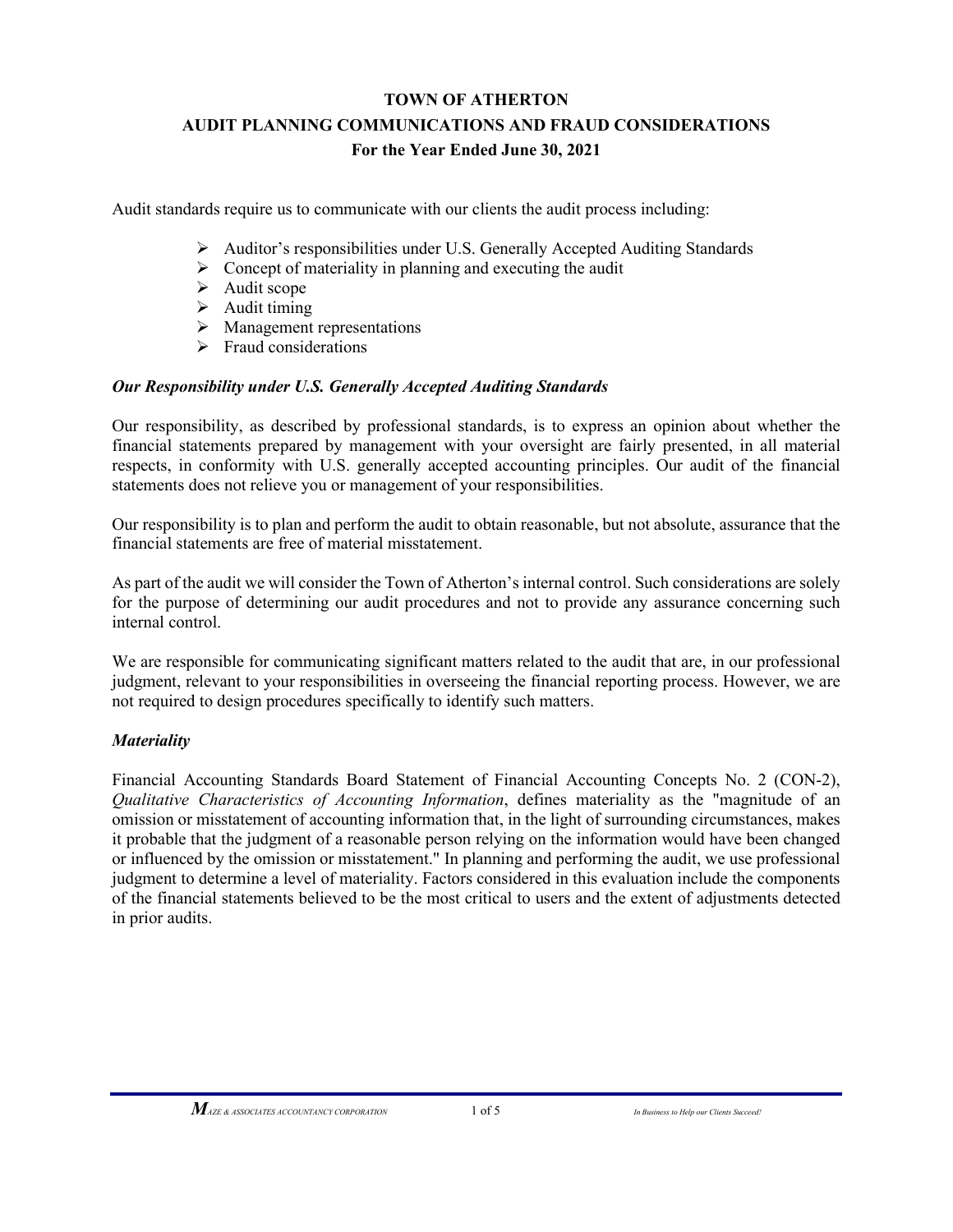### *Audit Scope*

The City Council approved our contract which incorporates our proposal detailing our audit approach and timing. Audit scope generally includes the following items which are subjected to adaptation as a result of our risk assessment process:

- $\triangleright$  Perform risk assessment brainstorming and planning
- > Create audit plan tailored to the Town and sector.
- $\triangleright$  Transaction cycles subject to control testing and sampling:
	- o Revenue/receivable
	- o Disbursements/accounts payable
	- o Payroll/accrued liabilities
	- o New debt issuance and recorded transactions (if applicable)
	- o Federal award transactions (if applicable)
	- o Transportation Development Act program transactions (if applicable)
	- o Measure A
- $\triangleright$  Transaction cycles testing:
	- o Controls over cash transactions and accruals
	- o Test of transactions
	- o Tests of information system application controls
	- o Confirmations generally not used as they are ineffective.
	- o Accrual tests at year end.
- $\triangleright$  Transactions and balances tested in total:
	- o Cash and investments: tested via bank reconciliation tests and confirmation of bank balances.
	- o Capital assets: tested through corroboration with capital outlay and council authorizations on a test basis and estimate of depreciation
	- o Compensated balances: tested through estimation
	- Claim payable: tested through claims loss run and actuarial studies if any
- $\triangleright$  Evaluate overall staff duties/functions assignment including:
	- o Focused attention to conflict of duties employees with access to assets and related recorded used to control and account for those assets
	- o Tests of mitigating controls
- $\triangleright$  Information system controls tests:
	- o An information system review is performed by our IT specialist
	- o Application controls tested via transaction cycle tests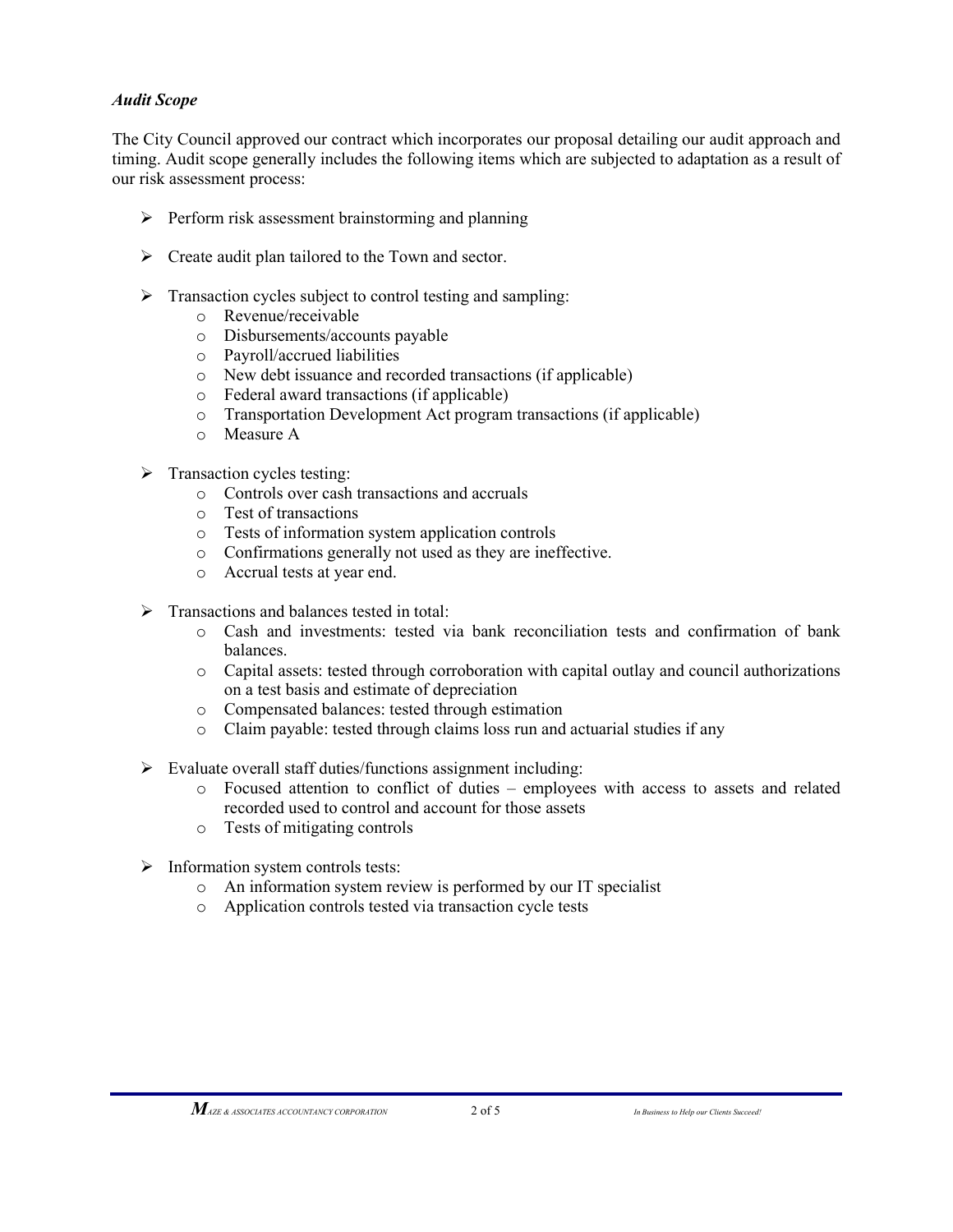- $\triangleright$  Perform compliance tests
	- o Single Audit Act (if applicable): Uniform Guidance regulations applicable to federal awards
	- o Measure A
	- o Certain Government Code provisions applicable to cash and investments
	- o Local policy compliance, typically:
		- $\blacksquare$  Investment<br> $\blacksquare$  Purchasing
		- Purchasing
- $\triangleright$  Financial Statement preparation assistance
	- o Staff has requested that we provide assistance with the preparation of financial statements and disclosures.
	- o We are satisfied staff have the capability to perform this task themselves
	- o Financial statement presentation and disclosures are evaluated; and amendments are proposed as needed

### *Audit Timing*

We have met with staff and agreed the following schedule:

- $\triangleright$  Interim audit fieldwork: May 10, 2021.
- $\triangleright$  Final audit fieldwork: October 4, 2021.

#### *Management Representations*

At the end of the audit, we will request representations from management that data and assertions provided are complete and accurate. We rely primarily on our audit verification tests and procedures. However, management assertions and judgments, without doubt, affect financial data.

#### *Fraud Considerations*

Statements on Auditing Standard (SAS) No. 99, *Consideration of Fraud in a Financial Statement Audit.* This Standard was issued due to the collapse of Enron, WorldCom and other private sector frauds.

- 1. "Fraud" is defined as an intentional act that results in a *material misstatement in financial statements* that are subject to audit. In this case, fraud includes two concepts:
	- a. Fraudulent financial reporting:
		- i. Misstatement including misapplication of accounting principles, omission of data or disclosures, fictitious transactions or sham transactions.
		- ii. Concealment
	- b. Misappropriations of assets:
		- i. Theft
		- ii. Concealment
		- iii. Conversion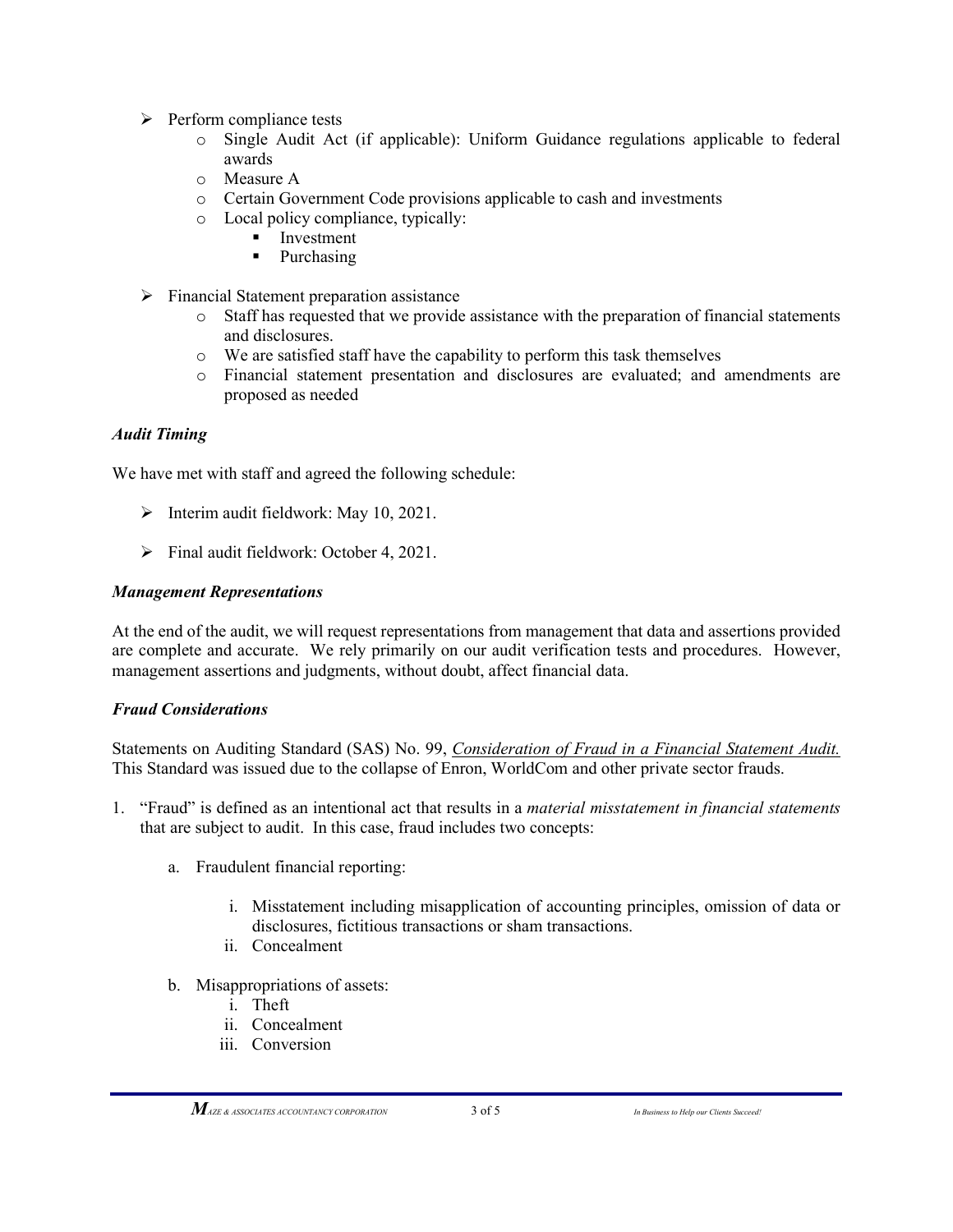As part of the audit, we make certain inquiries regarding the risk or knowledge of fraud. Please take some time to answer all of the following questions, and if the answer to any question is "yes," please explain in the space provided. If you have any further questions, please do not hesitate to call us at (925)930-0902.

1. Do you have any knowledge of any fraud or suspected fraud? If yes, what steps were taken to investigate the incident and what was done to resolve the situation?

Yes No

Comments: No

2. Are there areas that you believe are "Susceptible to Fraud"? If yes, what steps were taken to deter and detect fraud?

Yes No

Comments: No

## 3. Are you aware of any allegations of fraud or suspected fraud?

Yes No

Comments: No

## 4. Are you aware of related party transactions?

Yes No

Comments: No